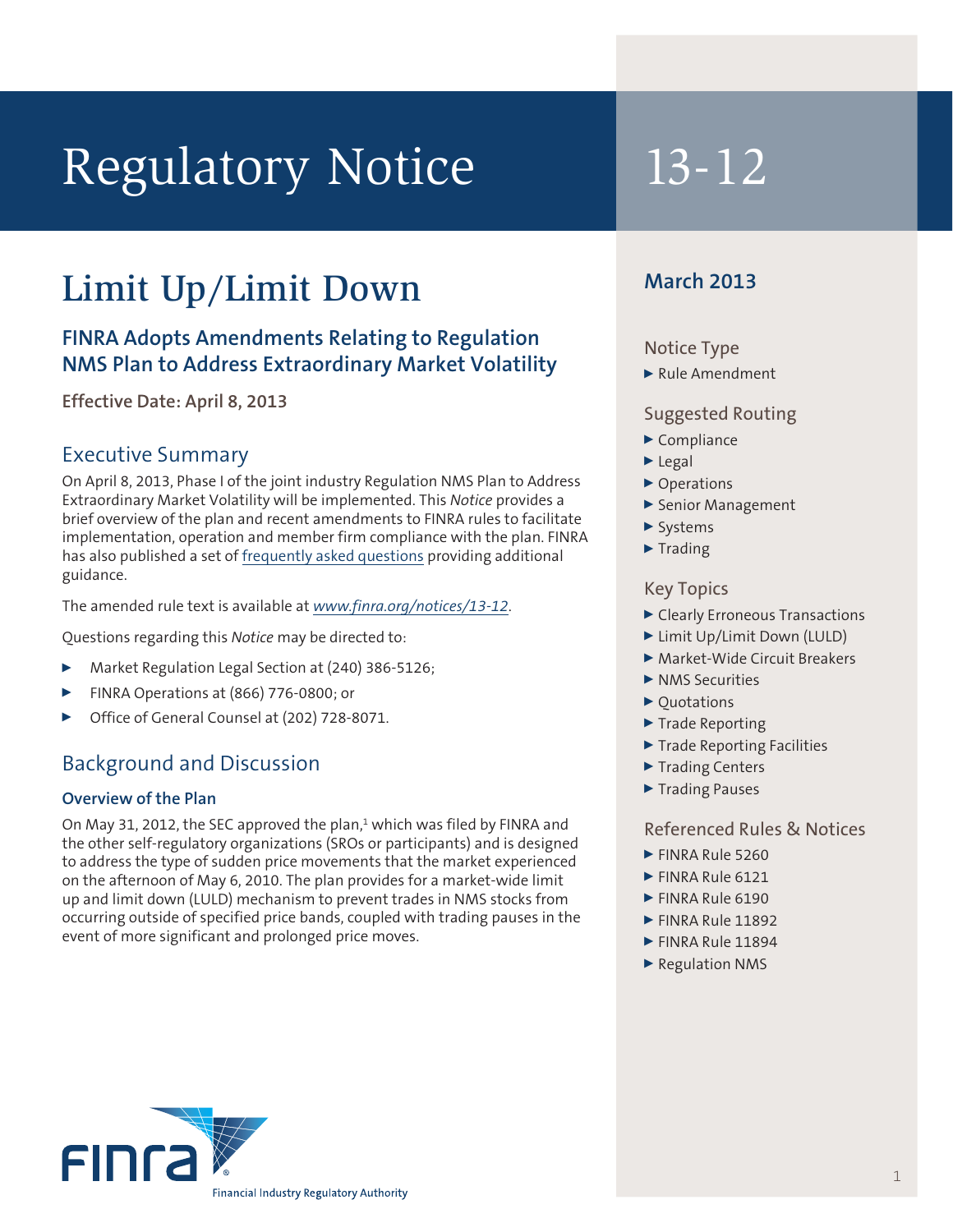The plan prohibits the display of offers at prices below the lower price band and bids above the upper price band and the execution of trades outside the price bands. The price bands are a certain percentage away from a "reference price," which is the mean price of regular way, last sale eligible trades for the security over the immediately preceding five-minute period. The chart below sets forth the applicable percentage parameters according to NMS stock category (or tier) and reference price:

| <b>Tier</b>                                                                                                 | <b>Reference Price</b>                   | <b>Percentage Parameter</b>                                            |
|-------------------------------------------------------------------------------------------------------------|------------------------------------------|------------------------------------------------------------------------|
| Tier 1-S&P 500, Russell<br>1000 and selected FTPs                                                           | More than \$3.00                         | 5%                                                                     |
|                                                                                                             | \$0.75 and up to and<br>including \$3.00 | 20%                                                                    |
|                                                                                                             | Less than \$0.75                         | Lesser of \$0.15 or 75%                                                |
| Tier $2 - All other NMS$<br>stocks (provided that all<br>rights and warrants are<br>excluded from the plan) | More than \$3.00                         | 10%                                                                    |
|                                                                                                             | \$0.75 and up to and<br>including \$3.00 | 20%                                                                    |
|                                                                                                             | Less than \$0.75                         | Lesser of \$0.15 or 75%                                                |
|                                                                                                             | Leveraged ETP                            | Percentage above multiplied<br>by the leverage ratio of the<br>product |

To account for increased volatility around market open and market close, the percentage parameters are doubled from 9:30 to 9:45 a.m. and from 3:35 to 4:00 p.m. (or in the case of an early scheduled close, during the last 25 minutes of trading). The securities information processor (SIP) for each covered NMS stock calculates and disseminates the applicable upper and lower price bands during regular trading hours.

When one side of the market for a security is outside the applicable price band (*i.e.*, when the national best bid (NBB) is below the lower band or the national best offer (NBO) is above the upper band), the SIP will disseminate the NBB or NBO with a flag identifying it as non-executable. If the other side of the market reaches the applicable price band (*i.e.*, when the NBB is equal to the upper band or the NBO is equal to the lower band), the market will enter a limit state, and the SIP will disseminate the NBB or NBO with a flag identifying it as a limit state quotation. Trading will exit the limit state if the entire size of all limit state quotations is executed or cancelled within 15 seconds of entering the limit state. If the market does not exit the limit state within 15 seconds, then the primary listing exchange for the security will declare a five-minute trading pause. The primary listing market may also declare a trading pause when a security is in a "straddle state," which occurs when the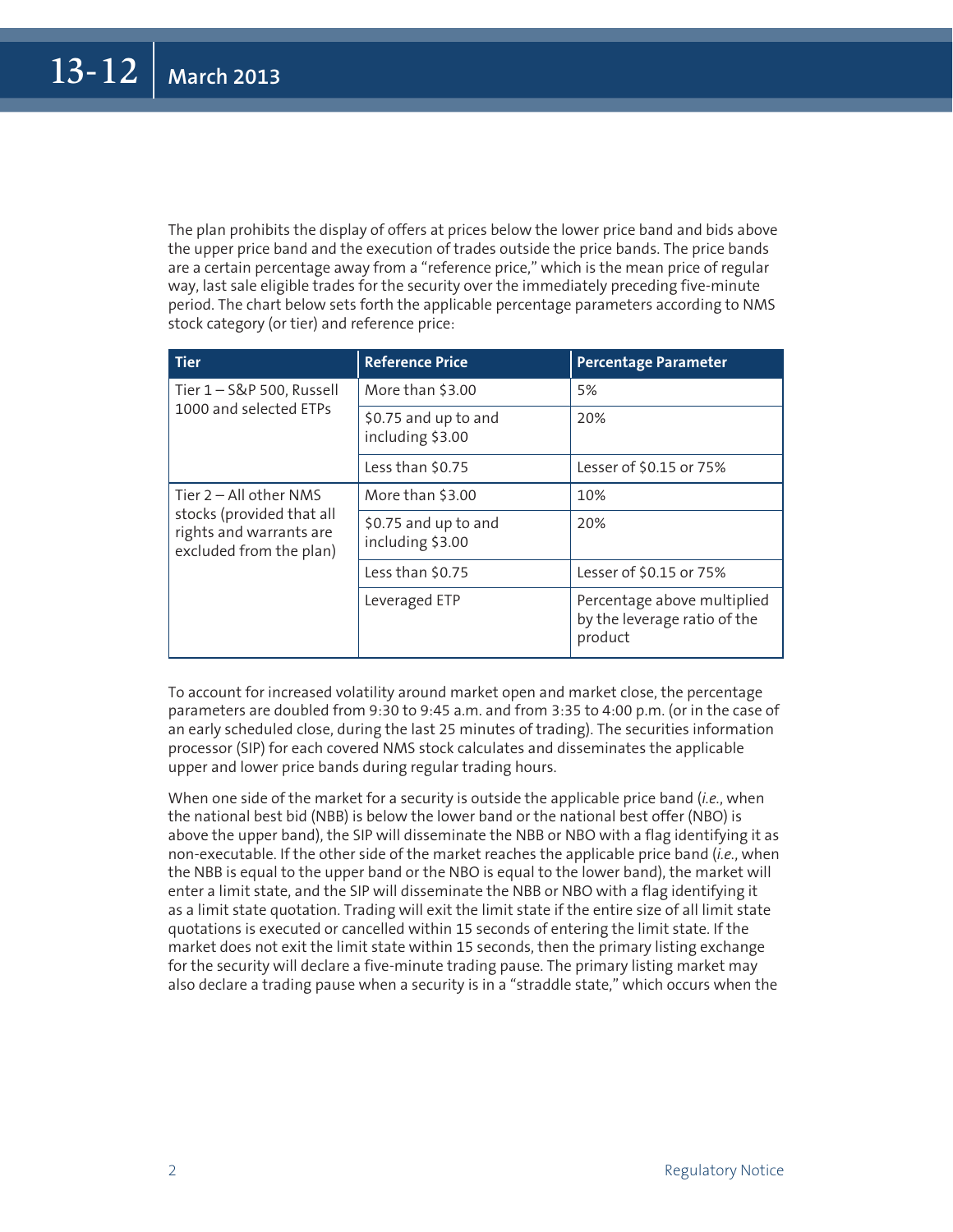NBB is below the lower price band or the NBO is above the upper price band and the stock is not in a limit state. The plan sets forth procedures for reopening of trading following a trading pause, including in instances where the primary listing market is unable to reopen trading or does not report a reopening price within ten minutes after the declaration of the trading pause. During a trading pause, no trades in the paused security can be executed, but all bids and offers may be displayed.

By its terms, the plan will be implemented as a one-year pilot in two phases. The initial date of plan operations is April 8, 2013. On that date, phase I implementation will begin in select Tier 1 NMS stock symbols, with full phase I implementation completed three months after the initial date of plan operations (or such earlier date as may be announced with at least 30 days notice). During phase I, the price bands will be calculated and disseminated between 9:45 a.m. and 3:30 p.m. Phase II will commence six months after the initial date of plan operations (or such earlier date as may be announced with at least 30 days notice). Upon phase II implementation, the plan will fully apply to all NMS stocks from 9:30 a.m. to 4:00 p.m. each trading day, except in the case of an early scheduled close.

#### Amendments to FINRA Rules

FINRA has amended its rules to facilitate the implementation, operation and member firm compliance with the plan. The amendments are discussed more fully below.

#### **Member Firm Compliance With the Plan**

The plan requires that each SRO participant adopt a rule requiring compliance by its members with the provisions of the plan, specifically that all trading centers in NMS stocks establish, maintain and enforce written policies and procedures that are reasonably designed to comply with LULD and trading pauses. On February 11, 2013, in furtherance of its obligations under the plan, FINRA filed with the SEC a proposed rule change for immediate effectiveness to: (1) adopt new FINRA Rule 6190 and (2) amend FINRA Rules 5260 and 6121.<sup>2</sup> The amendments are effective on April 8, 2013.

#### **New Rule 6190**

New Rule 6190 (Compliance with Regulation NMS Plan to Address Extraordinary Market Volatility) requires member firms that are trading centers in NMS stocks to establish, maintain and enforce written policies and procedures that are reasonably designed to comply with the requirements of the plan and specifically to prevent: (1) the execution of trades at prices that are below the lower price band or above the upper price band for an NMS stock, except as permitted under the plan; (2) the display of offers below the lower price band and bids above the upper price band for an NMS stock; and (3) the execution of trades in an NMS stock during a trading pause. Pursuant to the plan, the term "trading center" has the meaning set forth in Regulation NMS under the Exchange Act.3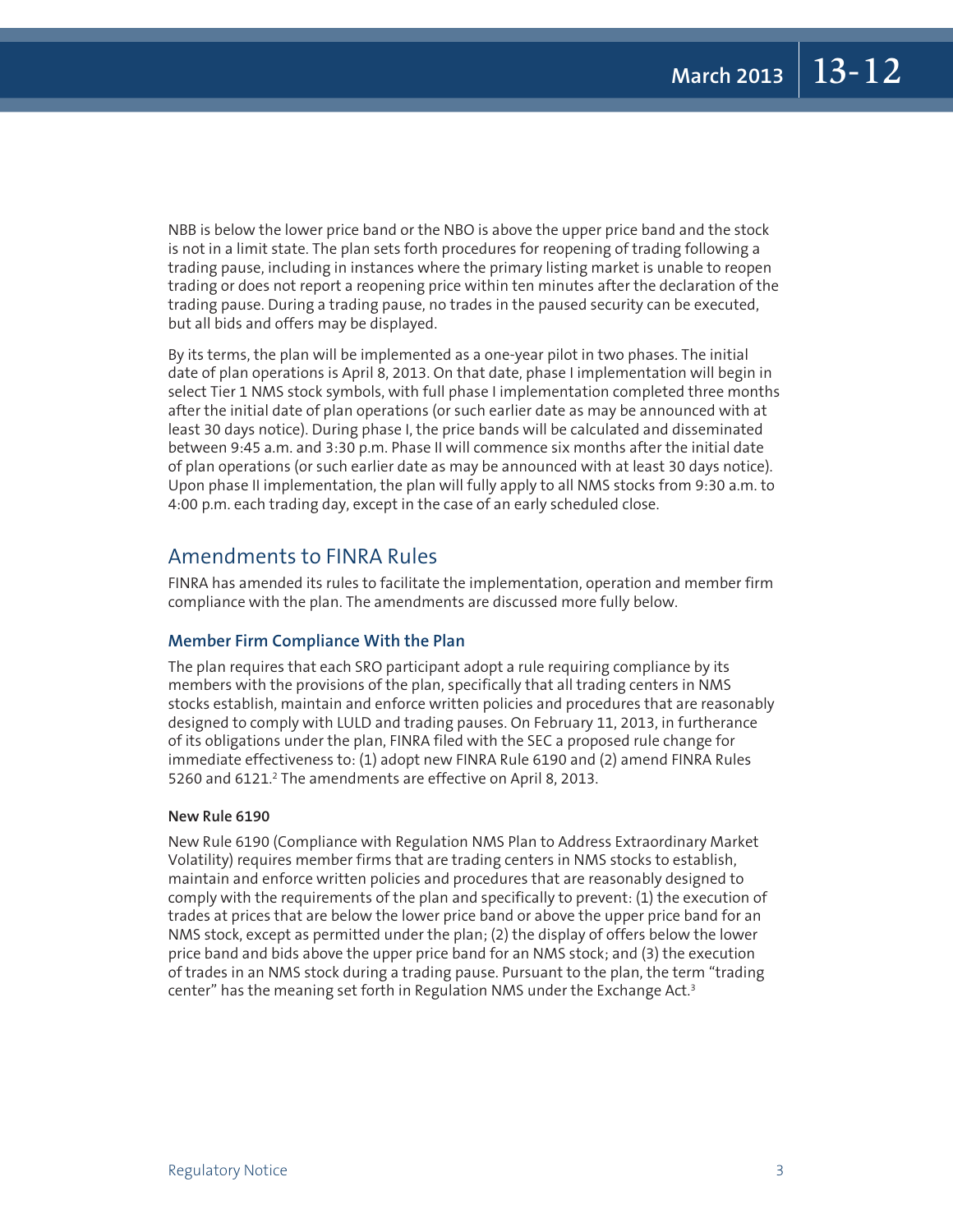In its filing, FINRA clarified that Rule 6190 applies to firms to the extent that they are trading centers and are acting as such with respect to any given trade or quotation. For example, Firm A is an OTC market maker and also a trading center. Firm A, in its capacity as an OTC market maker, receives a customer order to sell and routes the order to an exchange or other trading center. In that instance, Firm A could rely on the exchange or other trading center to ensure compliance with the plan, and for example, if the offer were displayed in violation of the plan, FINRA would not deem Firm A to be in violation of Rule 6190.

The rule will be in effect during a pilot period to coincide with the pilot period for the plan (including any extensions to the pilot period for the plan).

#### **Amended Rule 5260**

Rule 5260 (Prohibition on Transactions, Publication of Quotations, or Publication of Indications of Interest During Trading Halts) generally prohibits firms from directly or indirectly effecting any transaction or publishing any quotation during a trading halt, including a trading pause. This rule was amended to permit the display of bids and offers during a trading pause, to the extent permitted under the plan.

#### **Amended Rule 6121**

As discussed above, the plan requires that the primary listing exchange declare a trading pause if the market does not exit a limit state within 15 seconds and also gives the primary listing exchange the discretion to declare a trading pause when a security is in a straddle state. Pursuant to the amendments, paragraph (a) of Rule 6121.01 (Trading Pauses) reflects the plan's trading pause provisions and clarifies that if trading in an NMS stock is permitted to resume after a trading pause under the plan, then FINRA may permit the resumption of OTC trading in the security if trading has commenced on at least one other national securities exchange (*i.e.*, when a transaction has been executed on an exchange, not merely when quoting has commenced on the exchange). Consistent with its current policy, FINRA expects that in most cases, it will not resume OTC trading until the primary listing market resumes trading.4

In addition, pursuant to the amendments, Rule 6121.01(b) provides that the current trading pause provisions, which provide for halts in individual NMS stocks due to extraordinary market volatility, continue to apply to Tier 1 and Tier 2 NMS stocks until the plan is implemented for those securities. As noted above, phase I of the plan begins on April 8, 2013, for certain Tier 1 NMS stocks. As of that date, Rule 6121.01(b) does not apply to those Tier 1 NMS stocks, but continues to apply to all other Tier 1 and Tier 2 NMS stocks. Upon full implementation of phase I, the trading pause provisions apply only to Tier 2 NMS stocks, and they will no longer be in effect upon full implementation of phase II of the plan.

Pursuant to a separate proposed rule change filed on January 29, 2013, the operative date of the Market-Wide Circuit Breaker (MWCB) pilot under Rule 6121.02 is delayed until April 8, 2013, to correspond to the initial date of operations for the plan.<sup>5</sup> The MWCB provisions reflect changes to the methodology for triggering market-wide circuit breakers for NMS stocks.<sup>6</sup>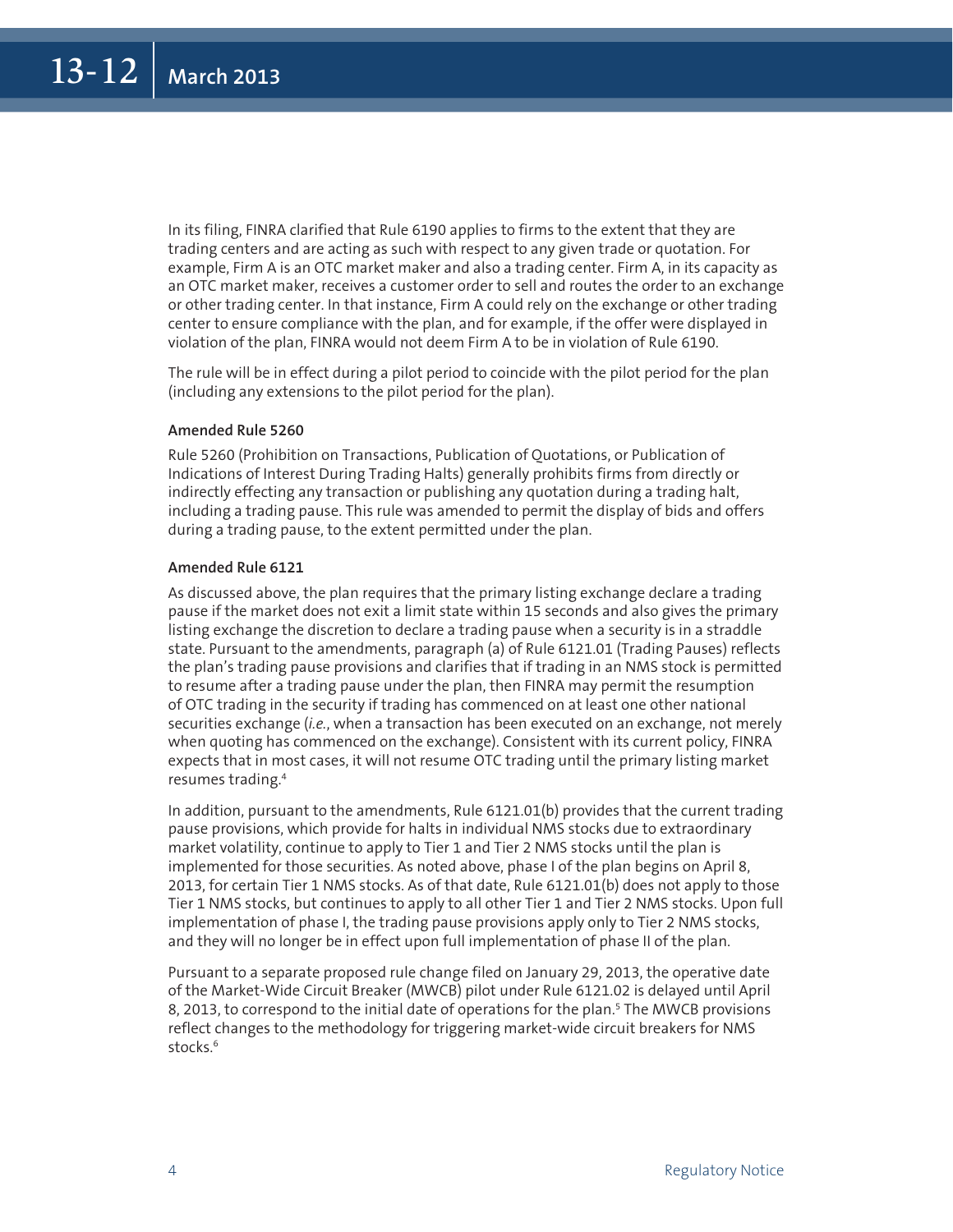#### **Clearly Erroneous Transactions**

On January 30, 2013, FINRA filed with the SEC a proposed rule change for immediate effectiveness to adopt new Supplementary Material .03 under Rule 11892 (Clearly Erroneous Transactions in Exchange-Listed Securities) in connection with the operation of the plan.7 The amendments became effective on the date of filing.

New Rule 11892.03 provides that the existing provisions of Rule 11892 apply to all OTC transactions involving an exchange-listed security reported to FINRA, including transactions in NMS stocks subject to the plan (except as otherwise provided in Rule 11892.03). Notably, transactions that occur within the LULD price bands could be deemed clearly erroneous to the extent they fall within the existing clearly erroneous thresholds.<sup>8</sup>

FINRA recognizes that a firm may experience a technology or systems problem that results in the execution of an OTC transaction in an NMS stock outside of the LULD price bands. To address this possibility, Rule 11892.03 provides that if a member firm's technology or systems issue results in any transaction being reported to FINRA outside of the LULD price bands, a FINRA officer, acting on his or her own motion, or at the request of a member firm, shall review and deem any such trades as clearly erroneous, provided that the firm satisfies the certification requirement of the rule. Specifically, a firm requesting review of one or more transactions outside of the LULD bands must certify, in the manner and form prescribed by FINRA, that the subject transactions were the result of the firm's *bona fide*  technological or systems issue.<sup>9</sup> Absent extraordinary circumstances, any action by a FINRA officer shall be taken in a timely fashion, generally within thirty minutes of the detection of the erroneous transaction. When extraordinary circumstances exist, any such action of the FINRA officer must be taken by no later than the start of normal market hours on the trading day following the date on which the execution(s) under review occurred.<sup>10</sup> A transaction that is deemed clearly erroneous pursuant to Rule 11892.03 is appealable in accordance with the provisions of Rule 11894.

In the event that the SIP experiences a technology or systems problem that prevents the dissemination of price bands, FINRA would make the determination of whether to deem transactions clearly erroneous based on paragraphs (a) and (b) of Rule 11892 and Rule 11892.01.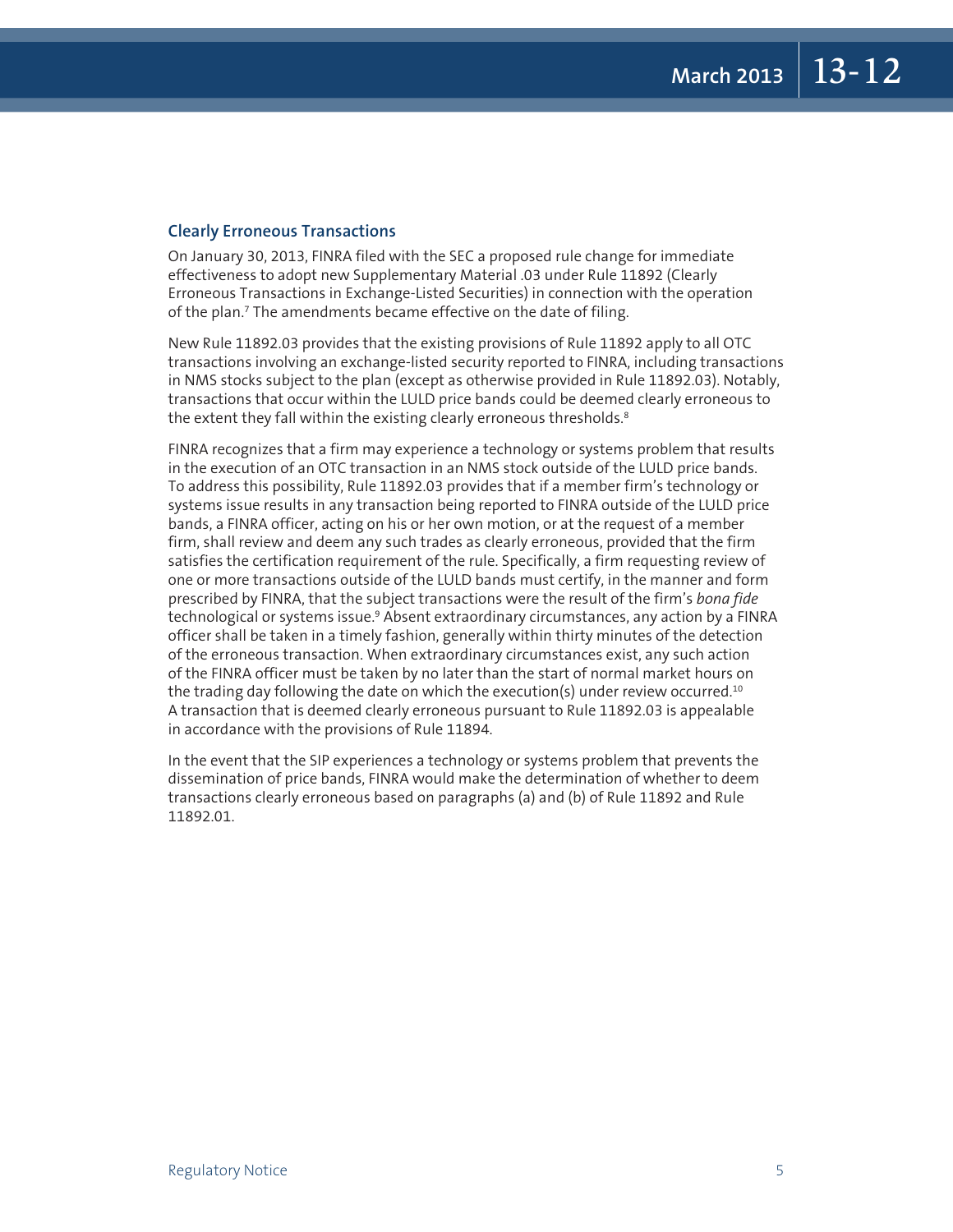#### **Endnotes**

1. *See* Securities Exchange Act Release No. 67091 (May 31, 2012), 77 FR 33498 (June 6, 2012) (Approval Order; File No. 4-631).

 The plan was subsequently amended to, among other things, revise the implementation schedule. *See* Securities Exchange Act Release No. 68953 (February 20, 2013), 78 FR 13113 (February 26, 2013) (Notice of Filing and Immediate Effectiveness; File No. 4-631). A copy of the plan, as amended, is attached as Exhibit A to the Notice of Filing and Immediate Effectiveness.

- 2. *See* Securities Exchange Act Release No. 68985 (February 25, 2013), 78 FR 13922 (March 1, 2013) (Notice of Filing and Immediate Effectiveness; File No. SR-FINRA-2013-016).
- 3. Specifically, Rule 600(b)(78) of Regulation NMS defines "trading center" as a national securities exchange or national securities association that operates an SRO trading facility, an alternative trading system, an exchange market maker, an OTC market maker, or any other broker or dealer that executes orders internally by trading as principal or crossing orders as agent.
- 4. *See Regulatory Notice 10-30* (June 2010).
- 5. *See* Securities Exchange Act Release No. 68778 (January 31, 2013), 78 FR 8668 (February 6, 2013) (Notice of Filing and Immediate Effectiveness; File No. SR-FINRA-2013-011).
- 6. *See* Securities Exchange Act Release No. 67090 (May 31, 2012), 77 FR 33531 (June 6, 2012) (Approval Order; File No. SR-FINRA-2011-054).

7. *See* Securities Exchange Act Release No. 68808 (February 1, 2013), 78 FR 9083 (February 7, 2013) (Notice of Filing and Immediate Effectiveness; File No. SR-FINRA-2013-012).

 The amendments also extend the effective date of the clearly erroneous pilot under Rule 11892 until September 30, 2013. The pilot provides for uniform treatment among the SROs: (1) of clearly erroneous execution reviews in multi-stock events involving twenty or more securities; and (2) in the event transactions occur that result in the issuance of an individual stock trading pause by the primary market and subsequent transactions that occur before the trading pause is in effect for transactions otherwise than on an exchange.

8. For example, assume that a Tier 1 NMS stock has a reference price of \$100.00 pursuant to both the plan and Rule 11892. The lower price band would be \$95.00 and the upper price band would be \$105.00 under the plan. An OTC execution could occur at \$96.00, which is within the plan's price bands. However, an execution at \$96.00 could be subject to review as potentially clearly erroneous because it exceeds the 3 percent threshold under Rule 11892(b)(1) for securities priced above \$50.00. Thus, the amendments maintain the status quo with respect to reviews of clearly erroneous transactions and the application of objective numerical guidelines by FINRA, and they do not change the discretion afforded to FINRA in connection with such reviews.

© 2013 FINRA. All rights reserved. FINRA and other trademarks of the Financial Industry Regulatory Authority, Inc. may not be used without permission. *Regulatory Notices* attempt to present information to readers in a format that is easily understandable. However, please be aware that, in case of any misunderstanding, the rule language prevails.